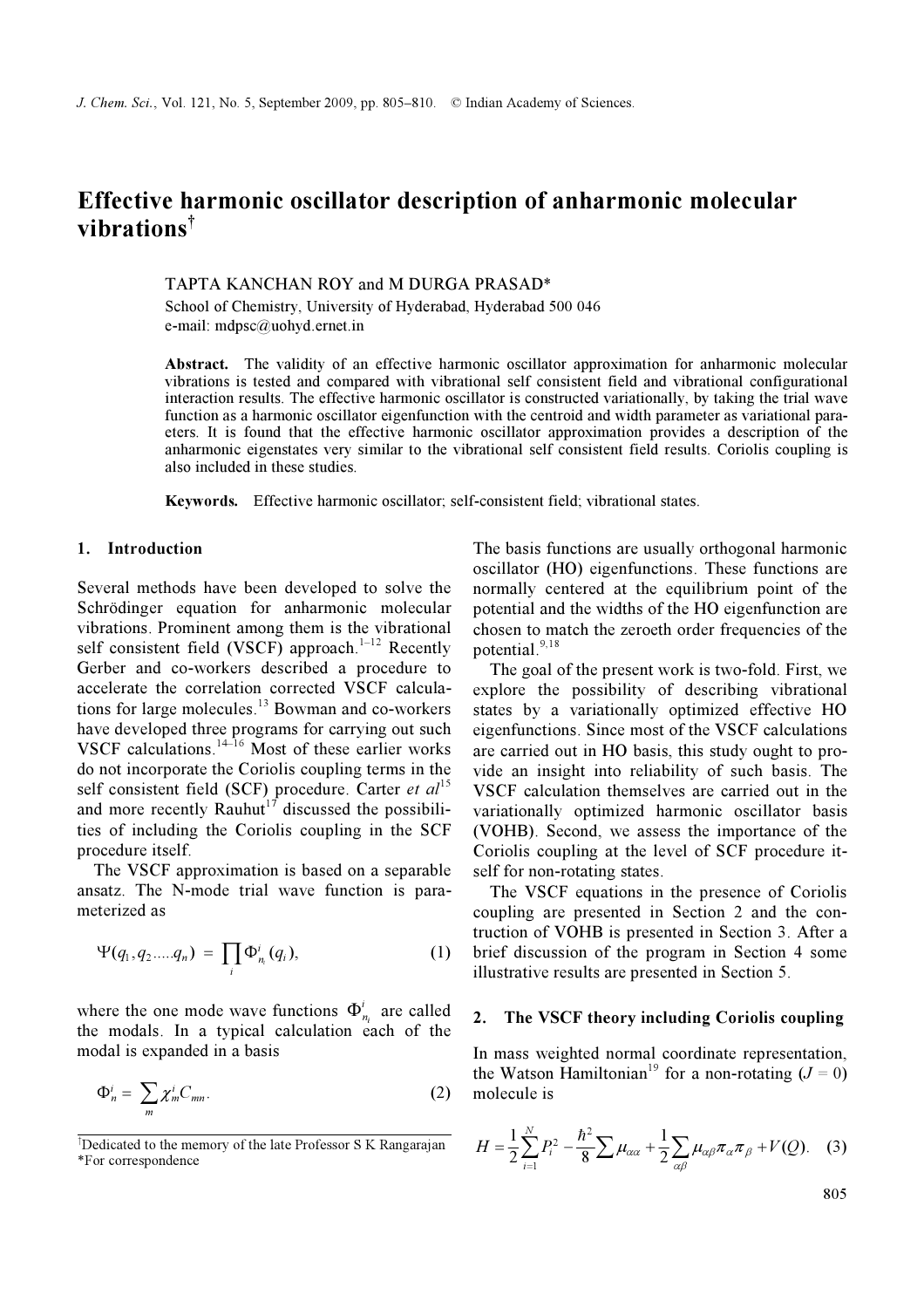Here, the first term is the pure vibrational kinetic energy term. The second one is the so called Watson term. The indices  $\alpha$  and  $\beta$  refer to the x, y and z components of Cartesian coordinates, and  $\mu_{\alpha\beta}$  are the components of the inverse effective moment of inertia tensor at a given point on the potential energy surface (PES).  $\pi_{\alpha}$  is the  $\alpha^{\text{th}}$  component of the vibrational angular momentum and is given by

$$
\pi_{\alpha} = \sum_{i>j} \xi_{ij}^{\alpha} (Q_i P_j - Q_j P_i), \tag{4}
$$

where  $\xi_{ii}^{\alpha}$  are the Coriolis coupling constants. Two approximations are made in defining the parameters of the Hamiltonian (3) in our calculations. First, the potential is taken to be a quartic polynomial in  $Q_i$ ,

$$
V(Q) = \sum_{i} f_{ii} Q_i^2 + \sum_{i \le j \le k} f_{ijk} Q_i Q_j Q_k
$$
  
+ 
$$
\sum_{i \le j \le k \le l} f_{ijkl} Q_i Q_j Q_k Q_l.
$$
 (5)

Second, following the earlier works,  $9,20$  the moment of inertia is taken to be a constant. As stated earlier, a Hartree product of single-mode wave functions is taken as VSCF variational ansatz. Minimization of the total energy with respect to the modal functions  $\Phi_{n_i}^i(Q_i)$  of (1) gives the working equations. The general form of these equations for mode  $i$  is in as visely variational ansatz. Minimization of<br>total energy with respect to the modal functions<br>( $Q_i$ ) of (1) gives the working equations. The<br>eral form of these equations for mode *i* is<br> $h_i^{wcf} - \varepsilon_n^{(i)} \Psi_n^i (Q_i) = 0,$ 

$$
\left(h_i^{\text{vscf}} - \varepsilon_{n_i}^{(i)}\right) \Phi_{n_i}^i\left(Q_i\right) = 0,\tag{6}
$$

where the  $h_i^{v\text{scf}}$  is given by

$$
h_i^{vscf} = -\frac{1}{2m_i} \left( \frac{\mathrm{d}^2}{\mathrm{d}Q_i^2} \right) + \sum_{n=1}^4 u_i^{(n)} Q_i^n + u_0. \tag{7}
$$

Here the effective mass  $m_i$  is given by the equation

$$
m_i^{-1} = \left[1 + 2\sum_j \zeta_{jij} \langle Q_j^2 \rangle + 2\sum_{j \le k} \zeta_{jik} \langle Q_j \rangle \langle Q_k \rangle \right], \quad (8)
$$
  
d the  $\zeta$  matrix is defined as  

$$
\zeta_{ijkl} = \sum \xi_{ij}^{\alpha} I_{\alpha\alpha}^{-1} \xi_{kl}^{\alpha}, \qquad (9)
$$

and the  $\zeta$  matrix is defined as

$$
\zeta_{ijkl} = \sum_{\alpha} \xi_{ij}^{\alpha} I_{\alpha\alpha}^{-1} \xi_{kl}^{\alpha}, \qquad (9)
$$

where  $I_{\alpha\alpha}$  are the moments of inertia along the principle axes of the molecule. Note that the effective mass in (8) appears due to Coriolis coupling. Since the Coriolis coupling term is a product of both position and momentum operators [cf., (3–4)], its partial averages lead to an effective kinetic energy operator and an additional quadratic potential term to the SCF Hamiltonian. The additional kinetic energy operator manifests itself in the form of an effective mass term in the SCF Hamiltonian. This effective mass goes to 1 in the absence of Coriolis coupling. The coefficients  $u_i^{(n)}$  are the coefficients of  $Q_i^n$  in the SCF potential,

$$
u_i^{(0)} = \frac{1}{2} \sum_j \zeta_{ijji},
$$
 (10)

$$
u_i^{(1)} = \sum_{j < k} f_{ijk} \langle Q_j \rangle \langle Q_k \rangle + \sum_j f_{ij} \langle Q_j^2 \rangle
$$
  
+ 
$$
\sum_{j < k < l} f_{ijki} \langle Q_j \rangle \langle Q_k \rangle \langle Q_l \rangle + \sum_{j \neq k} f_{ijjk} \langle Q_j^2 \rangle \langle Q_k \rangle
$$
  
+ 
$$
\sum_j f_{ijjj} \langle Q_j^3 \rangle + \sum_{j,k} \zeta_{ijkj} \langle P_j^2 \rangle \langle Q_j \rangle, \tag{11}
$$

$$
u_i^{(2)} = f_{ii} + \sum_j f_{ijj} \langle Q_j \rangle + \sum_j f_{ijj} \langle Q_j^2 \rangle
$$
  
+
$$
\sum_{j < k} f_{ijjk} \langle Q_j \rangle \langle Q_k \rangle + \sum_j \zeta_{ijj} \langle P_j^2 \rangle, \tag{12}
$$

$$
u_i^{(3)} = f_{iii} + \sum_j f_{iij} \langle Q_j \rangle, \tag{13}
$$

$$
u_i^{(4)} = f_{\text{ini}}.\tag{14}
$$

Since the expectation values  $\langle Q_i^n \rangle$  and hence the SCF Hamiltonian in (6–14), depend on the modal functions  $\Phi_n^i$ , these equations have to be solved iteratively until self consistency is reached.

# 3. Variationally optimized effective harmonic oscillator approximation

We next turn to the variational formulation of the effective harmonic oscillator (EHO). Note that the EHO approximation is a special case of the VSCF approximation. The ansatz in this case is a harmonic oscillator eigenfunction. Such HO eigenfunctions are characterized by two parameters, the centroid of the function  $(Q^0)$  and the width parameter ( $\omega$ ) of the functions functions,

$$
\chi_n^i(q) = h_n[\sqrt{m\omega} (Q - Q^0)] \exp[-m\omega (Q - Q^0)^2/2].
$$
\n(15)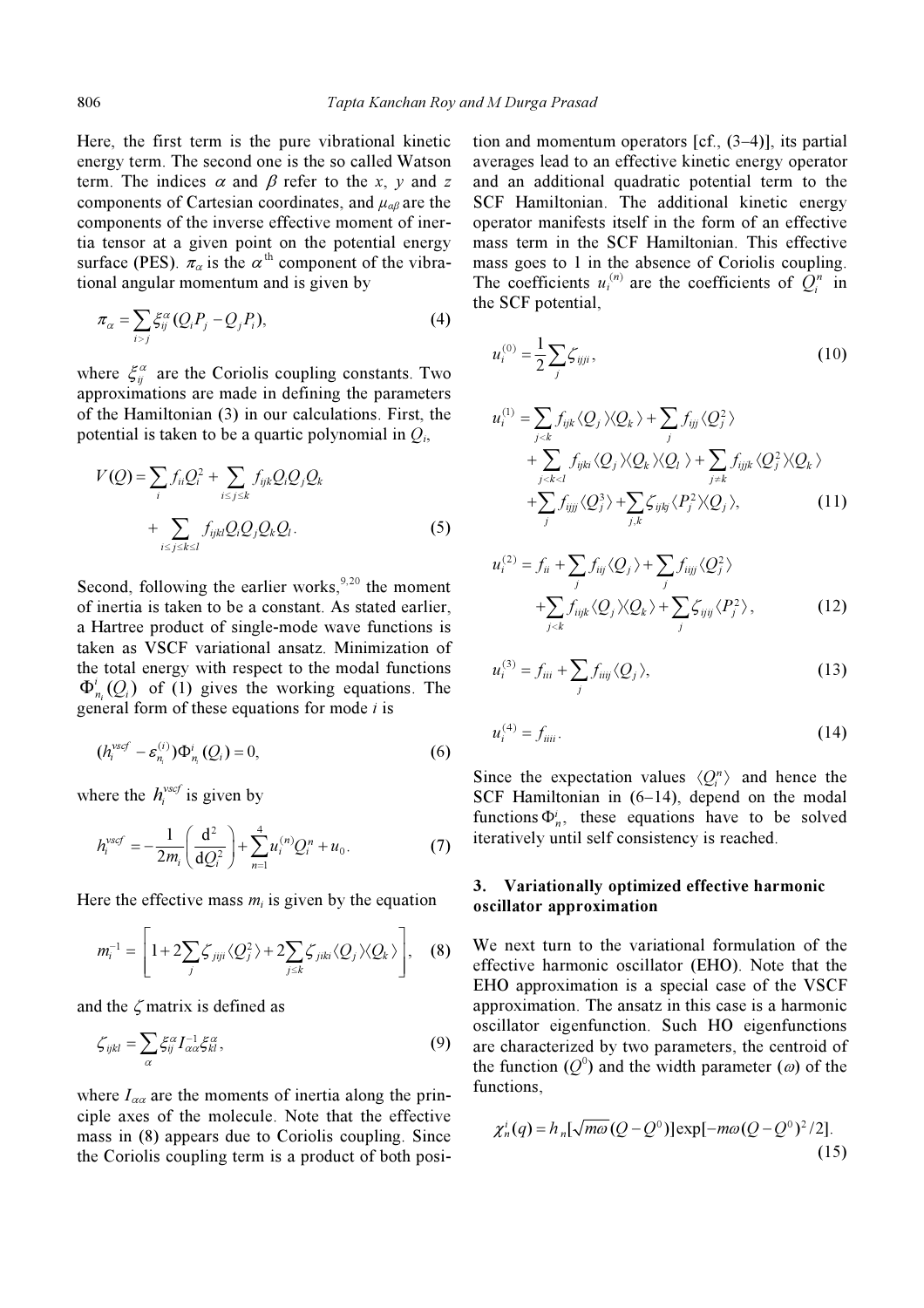Thus we posit a trial wave function for the N-mode system as in (1), but write  $\Phi_n^i$  as

$$
\Phi_n^i = \chi_n^i. \tag{16}
$$

The working equation for  $Q_i^0$  and  $\omega_i$  are obtained by<br>minimizing the resulting expectation value of the minimizing the resulting expectation value of the Hamiltonian with respect to  $\hat{Q}_i^0$  and  $\omega_i$ . The resulting equation for  $O_i^0$  is equation for  $Q_i^0$  is

$$
Q_i^0 = \frac{1}{2f_{ii}} \begin{bmatrix} \sum_j f_{ijj} g_{ij} (2n_j + 1) / 2\omega_j \\ + \sum_j f_{ijjk} g_{ijk} (2n_j + 1) Q_k^0 / 2\omega_j \\ + \sum_{i < k} f_{ijk} g_{ijk} Q_k^0 Q_j^0 + \sum_{j < k < l} f_{ijkl} g_{ijkl} Q_k^0 Q_j^0 Q_l^0 \\ + \sum_{ijk} \zeta_{ijkj} (2n_j + 1) Q_k^0 \omega_j \end{bmatrix},
$$
\n(17)

and the equation for the corresponding frequency is

$$
m_i \omega_i = 2 \begin{bmatrix} f_{ii} + \sum_j f_{iij} g_{ij} Q_j^0 + \sum_{j < k} f_{iijk} g_{ijk} Q_j^0 Q_k^0 \\ + f_{iiii} \frac{6n_i^2 + 6n_i + 3}{(2n_i + 1)m_i \omega_i} \\ - \sum_{jiki} \zeta_{jiki} Q_j^0 Q_k^0 (m_i \omega_i)^2 \\ + \sum_{j \neq i} f_{iijj} g_{ij} \frac{(2n_j + 1)}{m_j \omega_j} \\ + \frac{1}{2} \sum_{j \neq i} \zeta_{ijij} (2n_j + 1) \frac{m_j^2 \omega_j^2 - m_i^2 \omega_i^2}{m_j \omega_j} \end{bmatrix},
$$
\n(18)

where

$$
m_i^{-1} = 1 + 2 \sum_{jiki} \zeta_{jiki} Q_j^0 Q_k^0 + \sum_{ijij} \zeta_{ijij} \sum_{ijij} \frac{2n_j + 1}{m_j \omega_j}.
$$
 (19)

Here  $n_i$  is the occupation number of the  $i^{\text{th}}$  mode and  $q_{\text{tot}}$  are the combinatorial factors associated  $g_{ii}$  and  $g_{iik}$  are the combinatorial factors associated with the expansion of the potential around  $Q_i^0$ . These<br>equations are on the one hand, generalization of the equations are on the one hand, generalization of the Hartree approximation used by several earlier authors to describe the ground state of an anharmonic oscillator $2^{1-23}$  to arbitrary state, and, on the other hand, special case of (10–14). Once  $Q_i^0$  and  $\omega_i$  are deter-<br>mined the eigenfunctions of the FHO mined, the eigenfunctions of the EHO

$$
h_i^{EHO} = -\frac{1}{2m_i} \frac{d^2}{dQ_i^2} + \frac{1}{2} m_i \omega_i^2 (Q_i - Q_i^0)^2, \qquad (20)
$$

become the modals for the corresponding vibrational state. The state energy is given by the expectation value of the Hamiltonian over the target state. Since the EHO approximation is a special case of the VSCF approximation in that it constrains the modal functions to be HO eigenfunctions, the EHO energy for the ground state would always be higher than the VSCF ground states. However, this may not hold always for the excited states, due to variational collapse.<sup>24</sup>

## 4. Description of program

The VSCF–VOHB program is based on the theory presented above. The program requires the quartic force field in the mass weighted normal coordinates as input. It first reads the number of vibrational modes, the number of irreducible representations in molecular symmetry group and a row matrix containing the number of normal coordinates belonging to a given irreducible representation in sequence. Symmetry is used to determine the nonzero elements of the potential energy function, and is used to the level of the largest abelian point group,  $D_{2h}$ . The program then reads the details of the force field. The unique set of non-zero *f*-coefficients that define the quartic force field in (5) are read. These are stored in a one-dimensional array. The program next reads the Coriolis coupling constants  $\zeta_{ii}$  followed by the number of basis functions to be used in the SCF calculation for each mode and the quantum numbers of the target state.

 After initializing the data it does the EHO calculation described in Section 3 and determines the parameters  $Q_i^0$  and  $\omega_i$ . It then shifts the origin of the coordinate system to  $Q_i^0$  and recalculates the notencoordinate system to  $Q_i^0$  and recalculates the potential and Coriolis coupling parameters with respect to tial and Coriolis coupling parameters with respect to this new origin. This step is required to simplify the calculation of the matrix elements of the various operators that appear in the Hamiltonian. These matrix elements are evaluated analytically on the fly as and when required. The coefficient matrix of the modal functions is initialized to identity matrix and the SCF procedure is started. The expectation values of various operators that contribute to the effective single particle potential are constructed. In the next step the SCF Hamiltonian matrix elements are calculated in the EHO basis. The matrices are then diagonalized to obtain the modals and the associated single particle state energies. The process is iterated until the zeroeth order SCF energy is converged to, within a preset tolerance. At this point the first order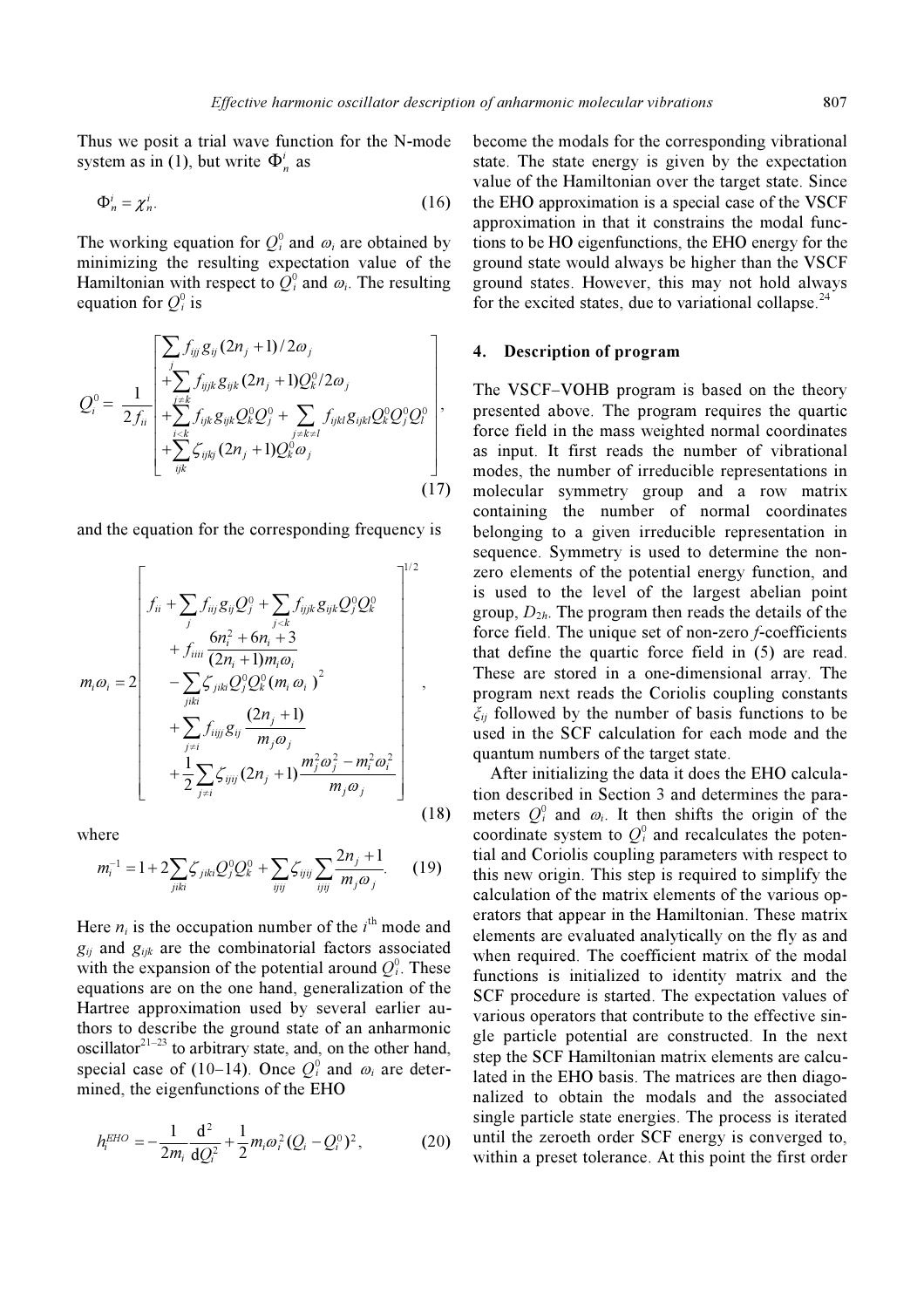correction to energy is calculated to obtain the final SCF energy. The code is available in source form upon request to the authors.

#### 5. Results and discussions

We have used VSCF–VOHB program to calculate the vibrational energy levels of formaldehyde. The



**Figure 1.**  $\langle Q_i \rangle_{SCF}$  vs  $Q_i^0$  (in a.u.) for the three totally symmetric modes for formaldehyde (+ mode 1  $\Lambda$  mode symmetric modes for formaldehyde (+: mode 1, Δ: mode 2 and Ο: mode 3).



**Figure 2.**  $\langle Q^2 \rangle_{\text{SCF}} - \langle Q \rangle_{\text{SCF}}^2$  vs  $(n + 1/2)/m\omega$  (in a.u.)<br>for formaldehyde (+ mode 1  $\Box$  Mode 2 A mode 3 for formaldehyde  $(+ \mod 1, \Box)$  Mode 2,  $\Delta$ : mode 3, \*: mode 4, O: mode 5 and  $\Diamond$ : mode 6).

potential energy and Coriolis coupling parameters were taken from ref. 9. The first point we discuss is the quality of the EHO eigenfunctions. Specifically the expectation values of  $\langle O_i \rangle$  and  $\langle O_i^2 \rangle$  for the reference EHO states and the final SCF states are very close. Within the EHO approximation, the expectation value of the displacement is just  $Q_i^0$ . We plot  $\langle Q \rangle_{\text{corr}}$  is  $Q_i^0$  for the three totally symmetric normal  $\langle Q_i \rangle_{\text{SCF}}$  vs  $Q_i^0$  for the three totally symmetric normal<br>modes for all the states containing up to 2 quanta of modes for all the states containing up to 2 quanta of energy in figure 1. As can be seen the agreement between  $Q_i^0$  and  $\langle Q_i \rangle_{SCF}$  is excellent. The largest<br>deviation is less than 1% deviation is less than 1%.

The expectation value of  $(Q - \langle Q \rangle)^2$  in the EHO<br>approximation is given by  $(n + 1/2)/mq$ . We plot approximation is given by  $(n + 1/2)/m\omega$ . We plot  $\langle (Q - \langle Q \rangle)^2 \rangle_{\text{SCF}}$  against the corresponding value in<br>the FHO approximation in figure 2. The largest dethe EHO approximation in figure 2. The largest deviation is around  $4\%$  for the  $1<sub>2</sub>$  state.

 We next look at the overlap between the EHO eigenstates and the corresponding SCF states. This is plotted as the function of the SCF state energy in figure 3. As can be seen the reference wave function has an overlap of almost 1 in most of the cases. The maximum deviation occurs for the  $1<sub>2</sub>$  state which has an overlap of 0⋅9.

 Given that the first two moments of the EHO states and the corresponding SCF states are almost identical and the overlap of the two functions is close to 1, it may be expected that the EHO energy would be close to the SCF energy. This data is presented in figure 4. As can be seen the SCF energy correlates almost linearly with the EHO energy with a slope of almost 1⋅0.



Figure 3. Overlap of the reference EHO eigenfunction with the SCF function vs. the state energy.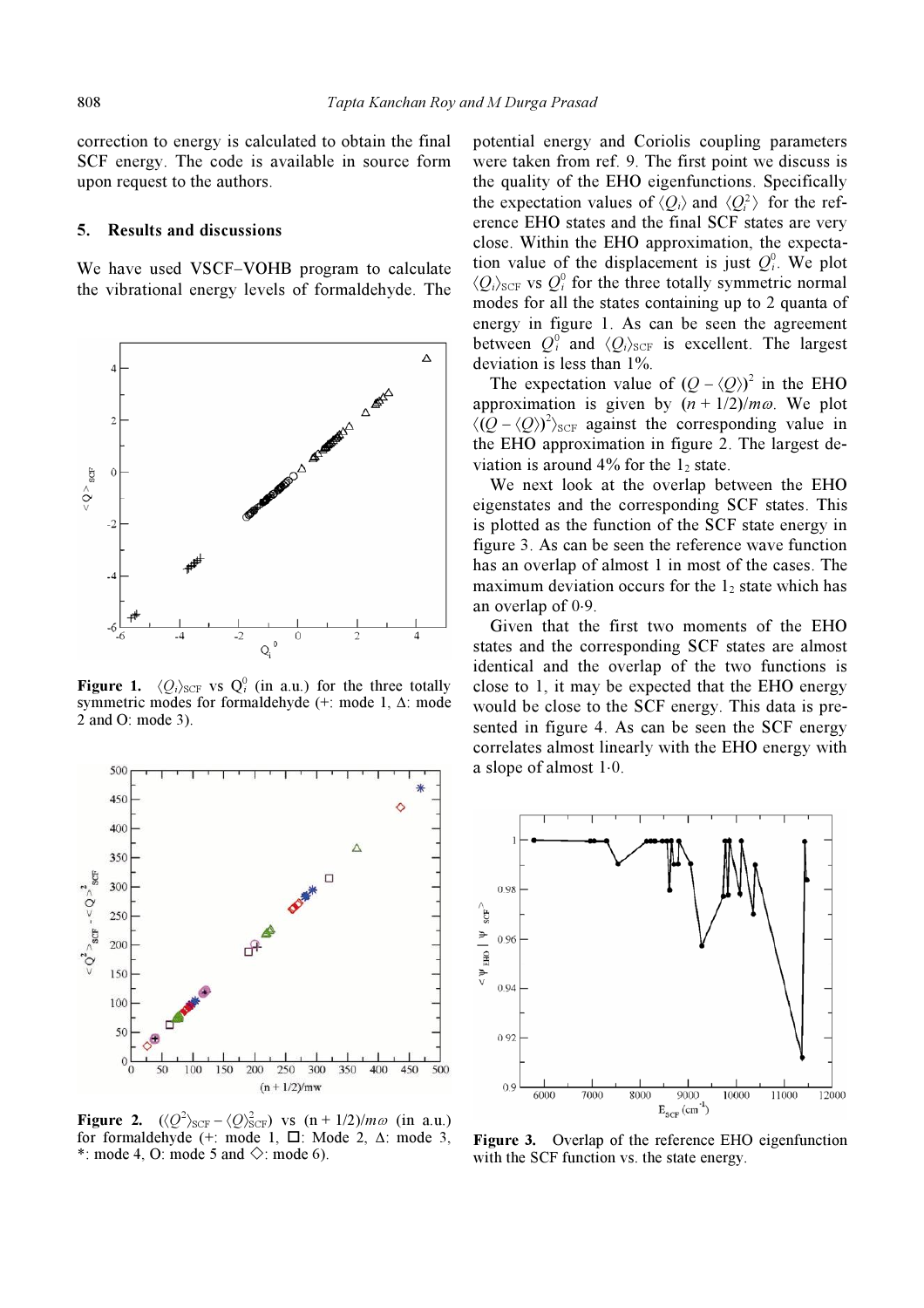| <b>State</b>   | $_{\rm L^{\circ} SCF}$<br>coriolis | $\tau_{\rm coriolis}^{\rm SCF}$<br>$E_{\text{no}}^{\text{SCF}}$<br>$-$<br>no-coriolis | $\tau_{\rm coriolis}^{\rm EHO}$ | $\nabla_{\text{coriolis}}^{\text{EHO}}$<br>$E^{\text{EHO}}$<br>'no-coriolis | a $F^{\text{CI}}$<br>coriolis |
|----------------|------------------------------------|---------------------------------------------------------------------------------------|---------------------------------|-----------------------------------------------------------------------------|-------------------------------|
| 4 <sub>1</sub> | 6960.8                             | 13.08                                                                                 | 6966.68                         | 13.01                                                                       | 6937.8                        |
| 5 <sub>1</sub> | 8650.6                             | 10.57                                                                                 | 8655.82                         | $10-65$                                                                     | 8635.0                        |
| 4 <sub>2</sub> | 8134.0                             | 26.88                                                                                 | 8140.15                         | $26-71$                                                                     | 8092.3                        |
| 5 <sub>2</sub> | 11431.5                            | 22.80                                                                                 | 11436.0                         | 23.2                                                                        | 11476.6                       |
| $4_{1}5_{1}$   | 9776.9                             | 44.44                                                                                 | 9782.37                         | 44.32                                                                       | 9777.5                        |

**Table 1.** SCF and EHO energies with and without Coriolis coupling (in  $cm^{-1}$ ).

a From ref. 9



**Figure 4.**  $E_{\text{SCF}}$  vs  $E_{\text{EHO}}$  (in cm<sup>-1</sup>).

 Indeed, it appears that the VSCF modals are essentially the variationally optimized EHO eigenfunctions. The data presented above indicates that the EHO eigenfunctions resemble the SCF modals both in the energy domain and in the coordinate space to a significant extent. Given this close resemblance between the two sets of function we expect that the VOHB would provide a good basis for post SCF calculations such as VCI and VCCM as well as the VSCF basis. This would be particularly convenient because the anharmonic matrix elements are available in analytical form for the HO basis, and most of them are zeroes. Such is not the case with the VSCF basis. So, one might expect a faster code in the EHO basis for the post SCF calculations.

 We next turn to the relative importance of Coriolis coupling. For the large molecules this term is insignificant because it is inversely proportional to the moment of inertia. For small molecules, however, it could be significant. For formaldehyde, modes 4 and 5 are significantly affected by Coriolis

coupling. In table 1 we present the energies of a few states involving these two modes. As can be seen the contribution of Coriolis coupling to the SCF energy is of the same order of magnitude as the correlation energy, typically of the order of a few tens of wave numbers. The relative sign of the two terms, however, is random. Thus it is difficult to pass a judgement on whether the Coriolis coupling should be included at the SCF level or not with the limited data available at this stage. More studies on this aspect are desirable. The EHO approximation is able to capture the effect of the Coriolis coupling more or less fully.

# Acknowledgements

T K Roy acknowledges Council of Scientific and Industrial Research (CSIR), New Delhi, for a sustaining Fellowship. University of Grants Commission (UGC) is thanked for infrastructure development through the UPE program to the University of Hyderabad and through the CAS program to the School of Chemistry. Computational facilities provided by the Center for Modelling Simulation and Design (CMSD) of the University of Hyderabad are acknowledged.

# References

- 1. Carney G C, Sprandel L L and Kern W C 1978  $Adv.$ Chem. Phys. 27 305
- 2. Bowman J M 1978 *J. Chem. Phys.* 68 608
- 3. Bowman J M, Chirstoffel K M and Tobin F L 1979 J. Phys. Chem. 83 905
- 4. Bowman J M 1986 Acc. Chem. Res. 19<sup>202</sup>
- 5. Ratner M A and Gerber R B 1986 J. Phys. Chem. 90 20
- 6. Roth R M, Gerber R B and Ratner M S 1983 J. Phys. Chem. 87 2376<br>7. Bowman J M, Chirstoffel K and Tobin F J 1979 J.
- Phys. Chem. 83 905
- 8. Garrett B C and Truhlar D G 1982 Chem. Phys. Lett. 92<sup>64</sup>